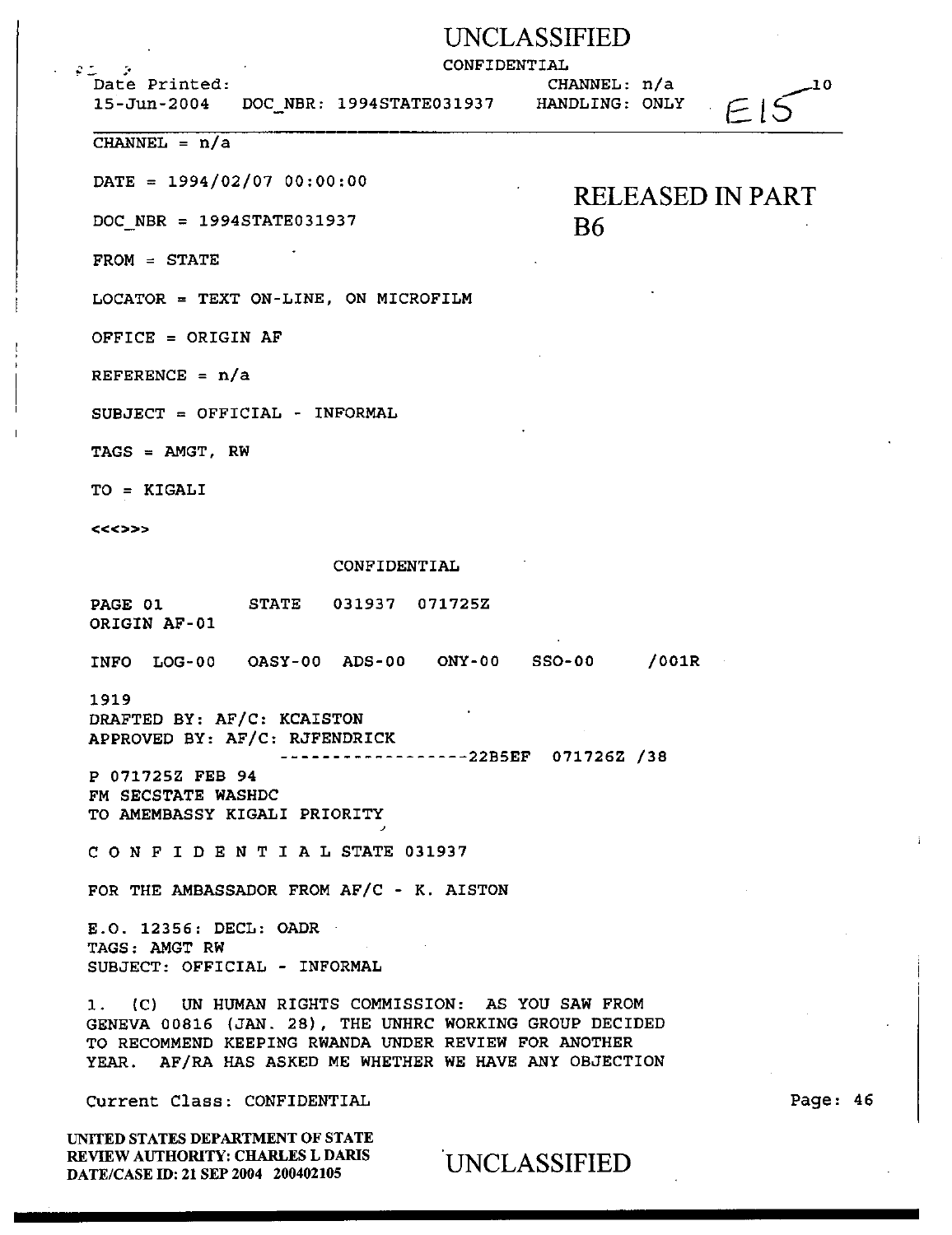## UNCLASSIFIED

Date Printed: 15-Jun-2004 DOC\_NBR: 1994STATE031937

CHANNEL: n/a HANDLING: ONLY

TO THIS RECOMMENDATION. I DIDN'T THINK SO BUT I WANTED TO CHECK WITH YOU BEFORE ANSWERING AF/RA'S QUERY. THEY WOULD LIKE A RESPONSE BY WED. (FEB. 9).

2. (LOU) WORLD BANK/UNDP AND DEMOBILIZATION: MARLENE URBINA SPOKE TO DEAN KLINE AND SENT ME AN E-MAIL WITH A CONFIDENTIAL

#### CONFIDENTIAL

PAGE 02 STATE 031937 071725Z READOUT OF THE TELCON. FROM WHAT MARLENE FOUND OUT, IT LOOKS LIKE THE WORLD BANK WON'T BE DELAYING THE UNDP ROUNDTABLE. FOR YOUR INFO, HERE'S THE TEXT OF MARLENE'S. E-MAIL:

I JUST GOT A CALL FROM DEAN KLINE, USED ASSISTANT, AND HE PROVIDED AF/EPS WITH THE FOLLOWING READOUT ON HIS CONVERSATION/CONSULTATIONS WITH JEROME CHEVALLIER (JC) CONCERNING RWANDA:

THE WORLD BANK AGREES TO THE TIME TABLE AS ENVISIONED BY THE UNDP. JC WILL BE ATTENDING THE UNDP HUMANITARIAN ROUNDTABLE AT THE END OF FEBRUARY IN GENEVA. JC REITERATED THAT HE LIKES WORKING WITH THE UNDP.

-- THE WORLD BANK HAS AGREED TO UNDP'S TIGHT/COMPRESSED SCHEDULE.

THIS (UNDP PROGRAM) IS PROBABLY THE ONLY THING GOING FOR RWANDA SINCE AN ECONOMIC PROGRAM/POLICY AGREEMENT IS DELAYED DUE TO THE ABSENCE OF A TRANSITIONAL GOVERNMENT.

-- THE WORLD BANK IS HAPPY TO PARTICIPATE/WORK WITH UNDP IN PUTTING TOGETHER A HUMANITARIAN PACKAGE BUT JC HIGHLIGHTED THAT THIS IS NOT BANK'S BUSINESS ANYHOW (THE BANK COVERS STRUCTURAL ADJUSTMENT AND DEVELOPMENT PROJECTS).

-- THE WORLD BANK AND IMF WERE HOPING THAT RWANDA WOULD HAVE AGREED TO AN ECONOMIC PROGRAM *BY* APRIL 1 -- WHEN CURRENT RWANDA ESAF PROGRAM EXPIRES. BUT AS THINGS STAND CONFIDENTIAL

#### CONFIDENTIAL

PAGE 03 STATE 031937 071725Z NOW (NO TRANSITIONAL GOVERNMENT TO DO BUSINESS WITH), THE POSSIBILITY OF REACHING AN AGREEMENT BETWEEN THE

Current Class: CONFIDENTIAL

Page: 47

### UNCLASSIFIED

10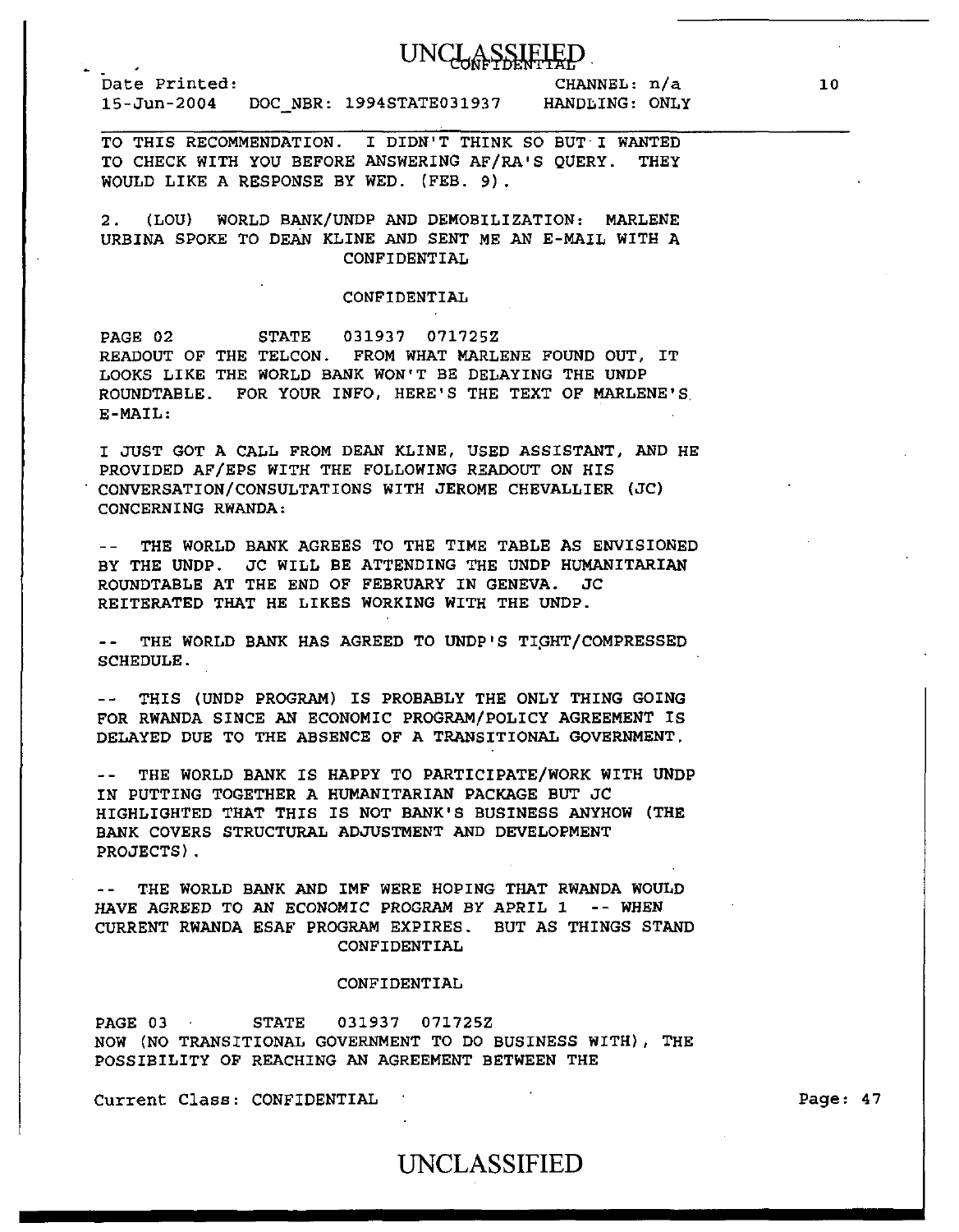## **LASSIFIED**

Date Printed: 15-Jun-2004 DOC NBR: 1994STATE031937 HANDLING: ONLY CHANNEL: n/a

GOVERNMENT AND IFIS IS BLEAK.

-- FOR THE WORLD BANK, THE UNDP SCHEDULE IS A LOT LESS PRESSING NOW SINCE IT IS LIKELY RWANDA WILL NOT HAVE AN ECONOMIC PROGRAM IN PLACE BY APRIL 1.

-- LOOKS LIKE MEETINGS (HUMANITARIAN & ECONOMIC) WILL BE HELD SEPARATELY.

-- THERE IS A WORLD BANK MISSION IN RWANDA UNTIL THE END THIS WEEK (2/6). (HOPEFULLY, THEY WILL BRIEF OUR AMBASSADOR PRIOR TO THEIR DEPARTURE) .

-- ON DEMOBILIZATION, JC'S VIEW IS THAT UNDP HAS DONE A RELATIVELY GOOD JOB. HOWEVER, JC BELIEVES SOME OF UNDP'S PROPOSALS ARE UNREALISTIC.

-- GENERALLY THE WORLD BANK FINDS THE UNDP HUMANITARIAN PROGRAM TOO BIG, AND IS AFRAID THAT IT MAY CROWD OUT WHAT THE RWANDAN GOVERNMENT MAY NEED ON THE ECONOMIC SIDE (I GUESS IN TERMS OF AVAILABLE FUNDS AND RESOURCES TO IMPLEMENT IT) .

-- THE WORLD BANK STILL ENVISIONS AN SPA-LIKE DONOR MEETING ON RWANDA. JC DID NOT SPECIFY WHEN AND WHERE.

-- HO WORLD BANK HAS BEEN RELAYING BANK'S VIEWS TO THE RESIDENT REP IN THE FIELD. MAINLY, HE HAS BEEN INSTRUCTED TO MAINTAIN GOOD RELATIONSHIP WITH THE UNDP CONFIDENTIAL

#### CONFIDENTIAL

I PAGE 04 STATE 031937 071725Z PERSON AND TO WORK CLOSELY WITH HIM,  $\langle$ 

OVERALL, DEAN SAID THAT THE WORLD BANK (JC) WAS SUPPORTIVE. THE BOTTOM LINE IS THAT THE BANK / IMF WILL HAVE TO WAIT UNTIL THERE IS A TRANSITIONAL GOVERNMENT IN PLACE TO FINALIZE AN ECONOMIC POLICY PROGRAM. MEANWHILE, THE BANK IS MORE THAN WILLING TO COOPERATE WITH UNDP EFFORTS (AS MUCH AS THEY CAN I SUPPOSE) .

Current Class: CONFIDENTIAL

I I'

Page: 48

.B6

B6

UNCLASSIFIED

10